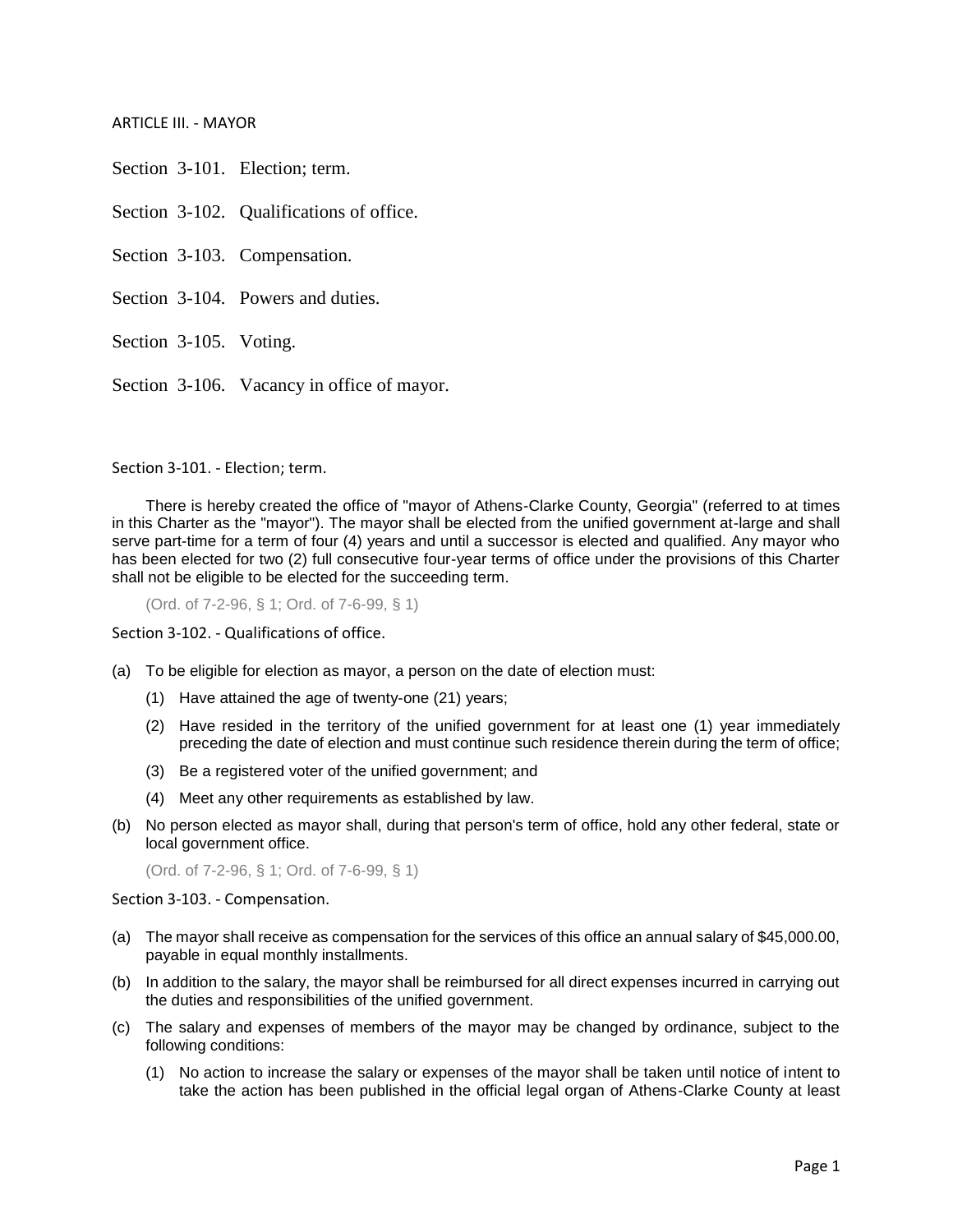once a week for three (3) successive weeks immediately preceding the week during which the action is taken;

- (2) Any action to increase the salary of the mayor shall not become effective until the date of commencement of the term of the mayor elected at the next regular election following such action; and
- (3) No action to increase the salary of the mayor shall be taken during the period between the date when candidates for election to the office of mayor may first qualify as candidates and the date when the newly elected mayor takes office following the election.

(Ord. of 7-2-96, § 1; Ord. of 7-6-99, § 1; 2001 Ga. Laws, page 3873, § 2)

## Section 3-104. - Powers and duties.

The mayor shall have the powers and duties to:

- (a) Serve as the official representative of the unified government including serving as the unified government's representative to federal, state and local governmental bodies and officials;
- (b) Initiate the process, with the involvement of commission members and appropriate staff, to search and screen candidates for the positions of manager, attorney, and auditor and to recommend candidates for these positions to the commission (appointment requires concurrence of a majority of the entire commission);
- (c) Set the agenda, after receiving input from members of the commission, the manager and the public, for meetings of the commission;
- (d) Preside over meetings of the commission;
- (e) Make committee appointments;
- (f) Present a proposed annual budget and a proposed capital improvements budget, which has been prepared by the manager with the assistance of all department and agency heads and all others who supervise the implementation of a budget that uses funds of the unified government for approval by the mayor, to the commission;
- (g) Approve or veto proposed ordinances or resolutions as provided by this Charter;
- (h) Call special meetings of the commission as provided by this Charter and by rules of the commission;
- (i) Execute all deeds, contracts and obligations of the unified government except for contracts exempted from this requirement by section 7-501; such execution shall be attested to by the clerk;
- (j) Recommend to the commission the adoption of such measures as deemed necessary or expedient; and
- (k) Perform any other duties and exercise any other powers required by state or federal law or authorized by a duly adopted ordinance that is not in conflict with this Charter.

(Ord. of 7-2-96, § 1; Ord. of 7-6-99, § 1; Ord. of 12-4-2001, § 3)

## Section 3-105. - Voting.

The mayor shall not be authorized to vote on any matter before the commission except in the case of ties.

(Ord. of 7-2-96, § 1; Ord. 7-6-99, § 1)

Section 3-106. - Vacancy in office of mayor.